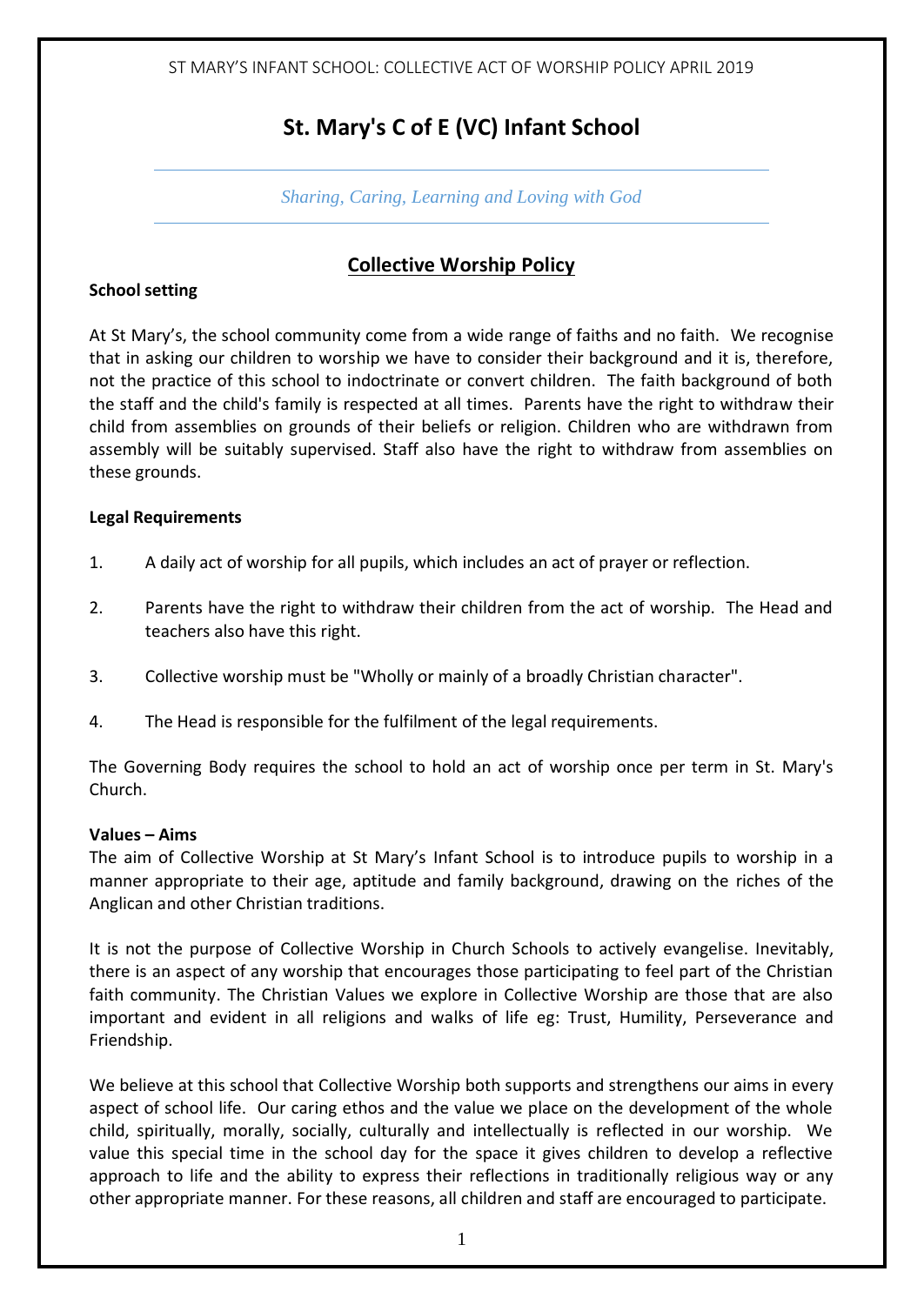Through Collective Worship we aim to provide a caring and supportive environment for children to

- Meet together as a community to bring before God the concern of the school and the world outside.
- Become increasingly aware of themselves as individuals and groups within the school and wider community.
- Grow in understanding of the feelings of other people in everyday situations and beliefs.
- Deepen their sense of awe and wonder about the world around them.
- grow in confidence when making a presentation to the group or whole school
- Respond to religious and/or spiritual stimulus, but be firmly based in the Christian tradition.
- Acknowledge diversity and affirm each person's life stance whether it be religious or not.
- Share and appreciate the school's Christian Values

Worship both reflects and nurtures the ethos of the whole school. It encompasses all aspects of school life and all areas of the curriculum so that every member of staff and every pupil may feel involved.

It is valued as a time in which pupils and teachers seek help in prayer, express care, gratitude and joy and pause and reflect to recollect the presence of God.

#### **Objectives**

School worship provides an educational opportunity with clear objectives to encourage our pupils to

- Show interest in, and concern for, members of the school community.
- Celebrate key events in the Christian year, the Christian story and heritage
- Celebrate special occasions together. (Advent, Christmas, Epiphany, Ash Wednesday, Lent, Palm Sunday, Holy Week, Easter, Ascension, Pentecost, Harvest)
- Show concern for the daily happenings in school life, the local community and the wider world.
- Share appreciation of worthwhile projects undertaken by groups within the school.
- explore and review the variety of values, attitudes, standards manifested in Christianity, other religions and the wider world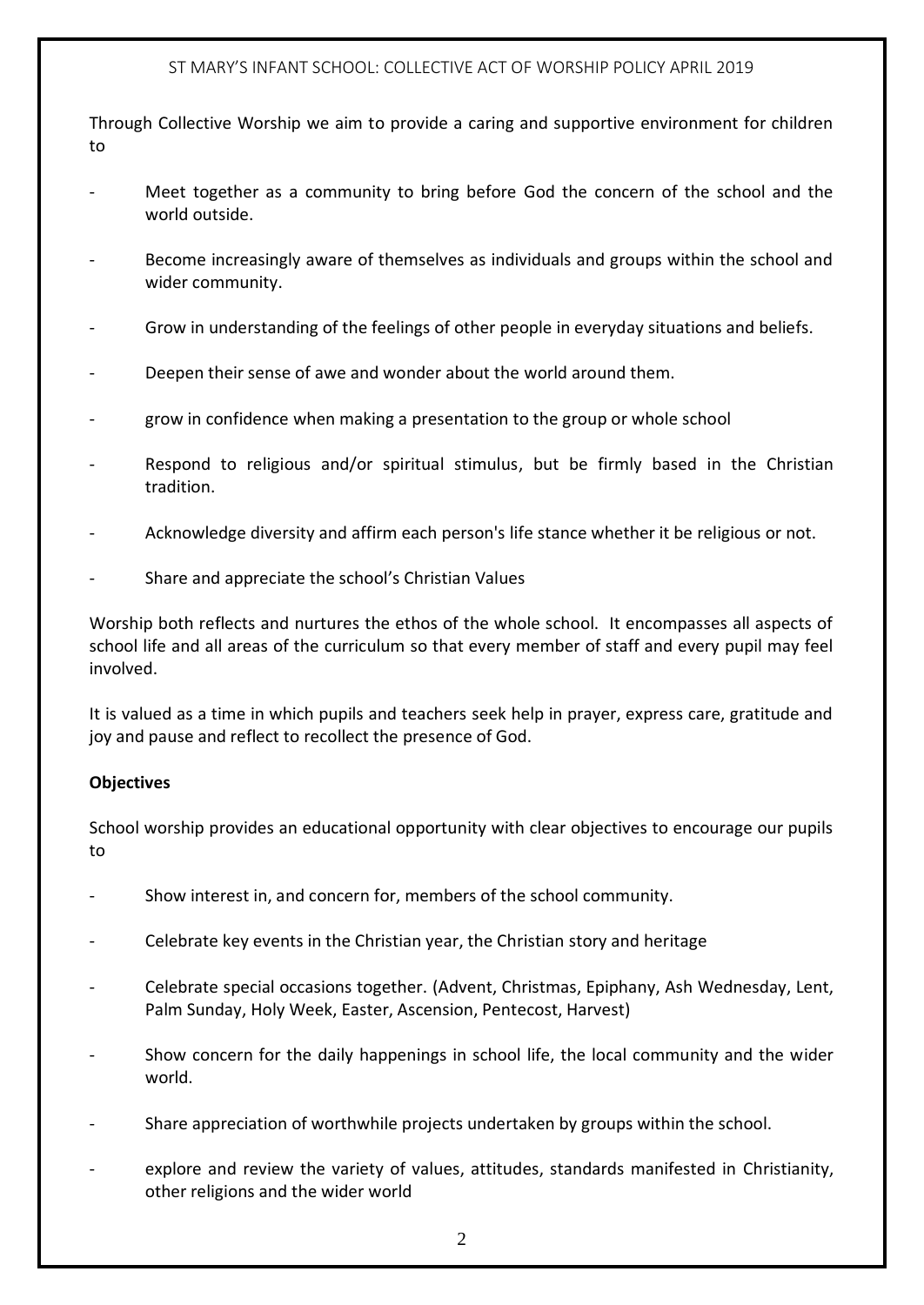- Reflect upon dimensions of human life, the wonderful beautiful, joyful, heroic, humorous, tragic, sorrowful, and solemn.
- Reflect on the way in which humankind has expressed the deepest spiritual feelings through the creative and expressive arts, scientific discovery, religious practice, service to God and other people.

#### **Content and Organisation**

- Staff participate for the majority of the Acts of Collective Worship
- Collective worship will be Christian. Other religions will be treated with respect but will not provide the basis of worship
- Collective worship, often known as assembly, will take place each day, although the actual time may vary as circumstances require
- Collective Worship can involve the whole school together or individual classes can hold their own acts of worship.
- The Church representative will be encouraged to lead Collective Worship on a regular basis, ideally once a week
- Collective worship should allow ethical and moral questions to be explored, but never be a time for corporate discipline
- Every act of worship should have a clear beginning, shape and ending
- Collective worship allows opportunities for corporate information sharing.
- Whist most acts of Collective Worship will be held in the school building, at least once a term an act of worship will be held at St Mary's Church with parents and members of the Church invited.

Our organisation for Collective Worship.

| Day            | Involved           | <b>Place</b> | <b>Leader</b>           | Aim                      |
|----------------|--------------------|--------------|-------------------------|--------------------------|
| <b>Monday</b>  | Keystage 1         | Hall         | KS 1 teachers on a rota | Teaching/worship         |
|                |                    |              | basis                   | reflection<br>and<br>on. |
|                |                    |              |                         | Value                    |
| <b>Tuesday</b> | Individual classes | Classrooms   | Teacher/TA              | Topical Theme/           |
|                |                    |              |                         | Value                    |
|                |                    |              |                         | Time to thinktime        |
|                |                    |              |                         | to pray                  |
| Wednesday      | Keystage 1         | Hall         | Head                    | Teaching/Reflection/     |
|                | (Reception join at |              |                         | prayer                   |
|                | the start of each  |              |                         |                          |
|                | Value)             |              |                         |                          |
| Thursday       | Whole School       | Hall         | Father Andrew/ Church   | Topical Theme/           |
|                |                    |              | member                  | Value                    |
|                |                    |              |                         | Time to thinktime        |
|                |                    |              |                         | to pray                  |
| Friday         | Whole School       | Hall         | Head                    | Celebration of           |
|                |                    |              |                         | achievement,             |
|                |                    |              |                         | Time to thinktime        |
|                |                    |              |                         | to pray                  |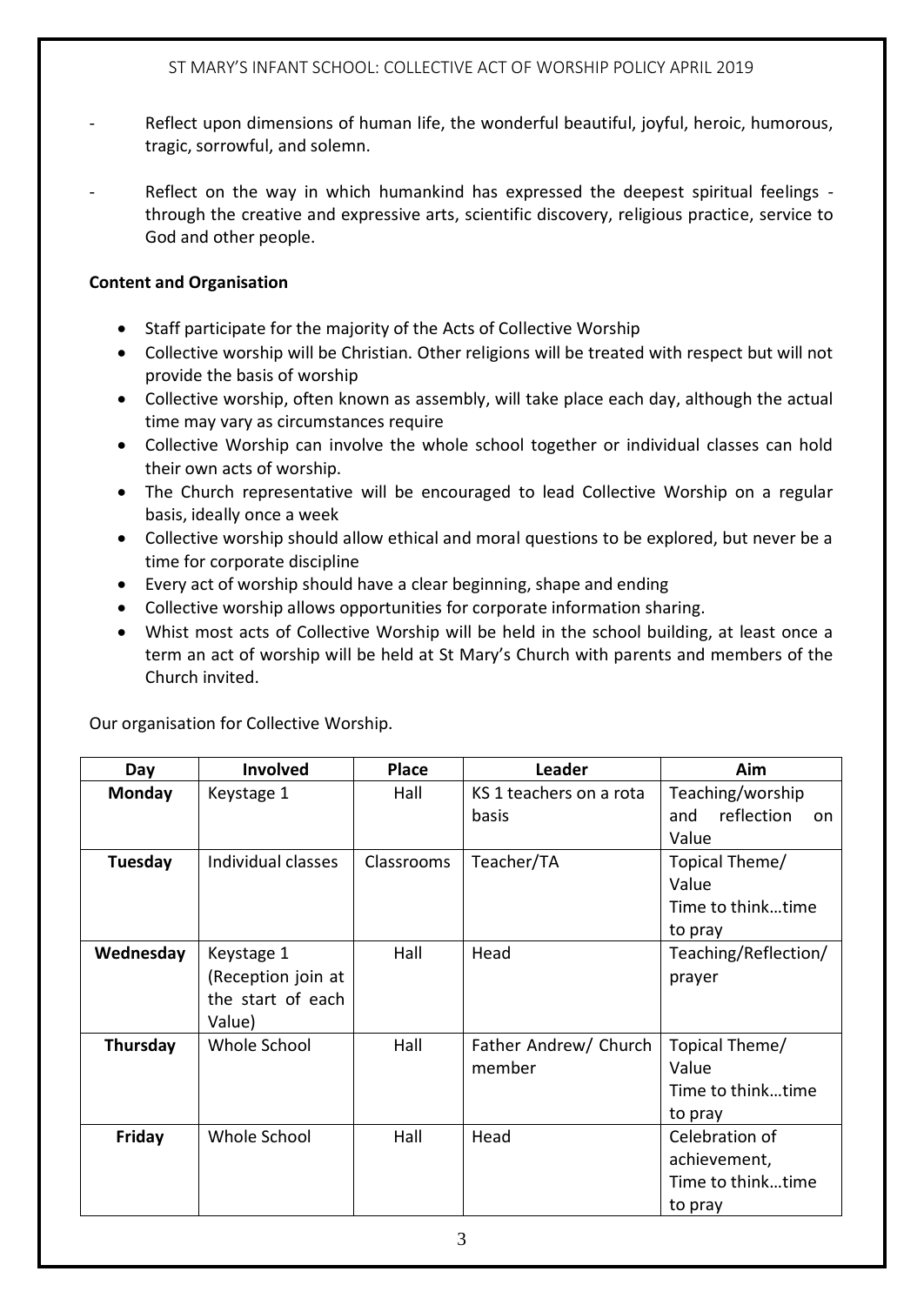Parents are invited to special assemblies over the Year including those held at St Mary's Church. **Reception Timetable**

| Day       | <b>Assembly</b>                                          | <b>Delivered by</b>          |
|-----------|----------------------------------------------------------|------------------------------|
| Monday    | Values based story (could use KS1 book)/ Reflection Time | Class teacher                |
| Tuesday   | Class Assembly (following theme/content of whole         | Class teacher/TA             |
|           | school assembly)                                         |                              |
| Wednesday | Join in whole class at the start of a new Value          | TA or class teacher          |
|           | 5 min sharing of prayers linked to Value                 |                              |
| Thursday  | Whole school                                             | Father Andrew/ Church member |
| Friday    | Join in whole school Achievement Assembly                | CG                           |

At this school we measure the success of Collective Worship by looking for the following to be evident:

- involvement, enjoyment, attention, and engagement of pupils
- the growth of respect and tolerance within the school community
- positive responses to shared experiences
- contribution to individual and community sense of well being
- a sense of occasion and good order
- staff affirmation
- children articulating, understanding and living the Values
- knowledge of key Christian texts

#### **Resources**

We aim to use a variety of resources which include:

4 Values for Life (Jumping Fish resources by The Church of England) The Story Tellers Bible The Lion Bible for Children (Murray Watts) Tapestry of Tales Children's story books linked to Values (as recommended in 'Values for Life' publication) 'Islamic Stories', 'Buddhist Stories', 'Jewish Stories', Stories form the Sikh World', 'Hindu Stories'. Range of Assembly books Music Multicultural resources Materials and visitors from aid agencies and charities Parish Clergy People in and around our school community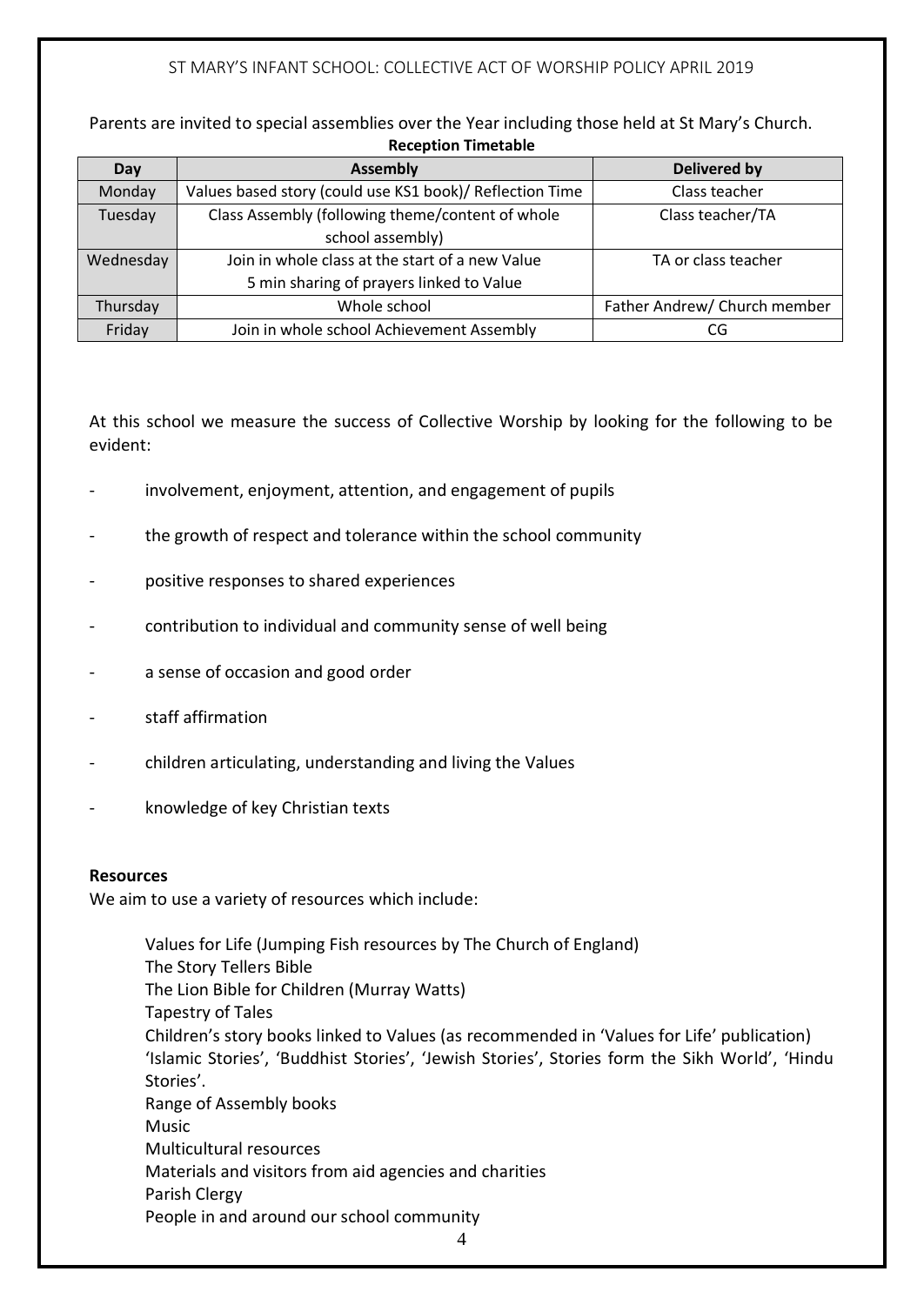Faith Community Leaders

#### **Monitoring and Evaluation**

Monitoring will occur regularly over each term using a proforma (Appendix 1) The majority of monitoring will be carried out by Father Andrew (jointly with Head when appropriate)

Elements of the Diocesan self-evaluation materials will be used as appropriate.

This policy will be reviewed annually by the Governing Body.

Date: March 2019

Date of next review: March 2020